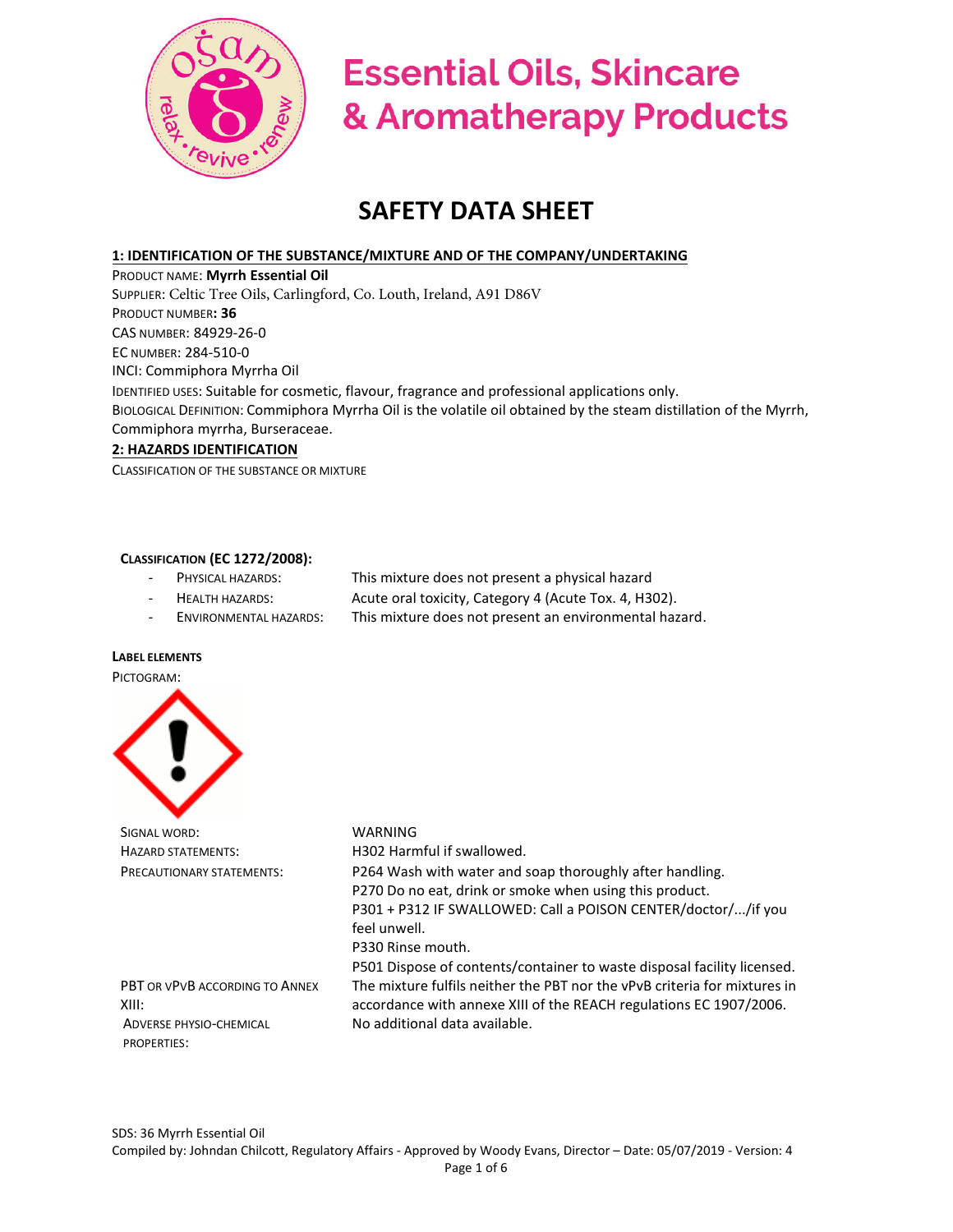ADVERSE EFFECTS ON HUMAN HEALTH: The mixture does not contain substances classified as 'Substances of Very High Concern' (SVHC) >= 0.1% published by the European Chemicals Agency (ECHA) under article 57 of REACH: http://echa.europa.eu/fr/candidate-list-table.

#### **3: COMPOSITION/INFORMATION ON INGREDIENTS**

| <b>MYRRH OIL (C. MYRRHA)</b><br>100%  |                      |
|---------------------------------------|----------------------|
| CAS NUMBER: 8016-37-3                 | EC NUMBER: 284-510-0 |
| <b>CLASSIFICATION (EC 1272/2008):</b> | Acute Tox. 4, H302   |

The Full Text for all R-Phrases and Hazard Statements are Displayed in Section 16.

# **4: FIRST AID MEASURES**  INHALATION: Remove victim immediately from source of exposure. Get medical attention. INGESTION: Do not give the patient anything orally. In the event of swallowing, if the quantity is small (no more than one mouthful), rinse the mouth with water, administer activated medical charcoal and consult a doctor. Seek medical attention, showing the label. If swallowed accidentally, call a doctor to ascertain whether observation and hospital care will be necessary. SKIN CONTACT: THE SKIN CONTACT: Remove contaminated clothing immediately and wash skin with soap and water. Get medical attention if any discomfort continues. EYE CONTACT: Immediately flush with plenty of water for up to 15 minutes. Remove any contact lenses and open eyes wide apart. Get medical attention. Continue to rinse. GENERAL INFORMATION: No additional data available. NOTES FOR THE DOCTOR: No additional data available. **5: FIREFIGHTING MEASURES**  EXTINGUISHING MEDIA RECOMMENDED: Carbon dioxide (CO2). Powder. Water spray SPECIAL HAZARDS ARISING FROM THE PRODUCT: A fire will often produce a thick black smoke. Exposure to decomposition products may be hazardous to health. Do not breathe in smoke. In the event of a fire, the following may be formed: carbon monoxide (CO) and carbon dioxide (CO2) ADVICE FOR FIREFIGHTERS: Do not allow spillage into drains or waterways. Wear full protective clothing. **6: ACCIDENTAL RELEASE MEASURES**  PERSONAL PRECAUTIONS: Wear protective clothing as described in Section 8 of this safety data sheet. Handle the product using protective gloves resistant to the chemicals exposed. Avoid contact with skin and eyes. Maintain adequate ventilation in the working area after spilling. ENVIRONMENT PRECAUTIONS: Do not discharge into drains, water courses or onto the ground.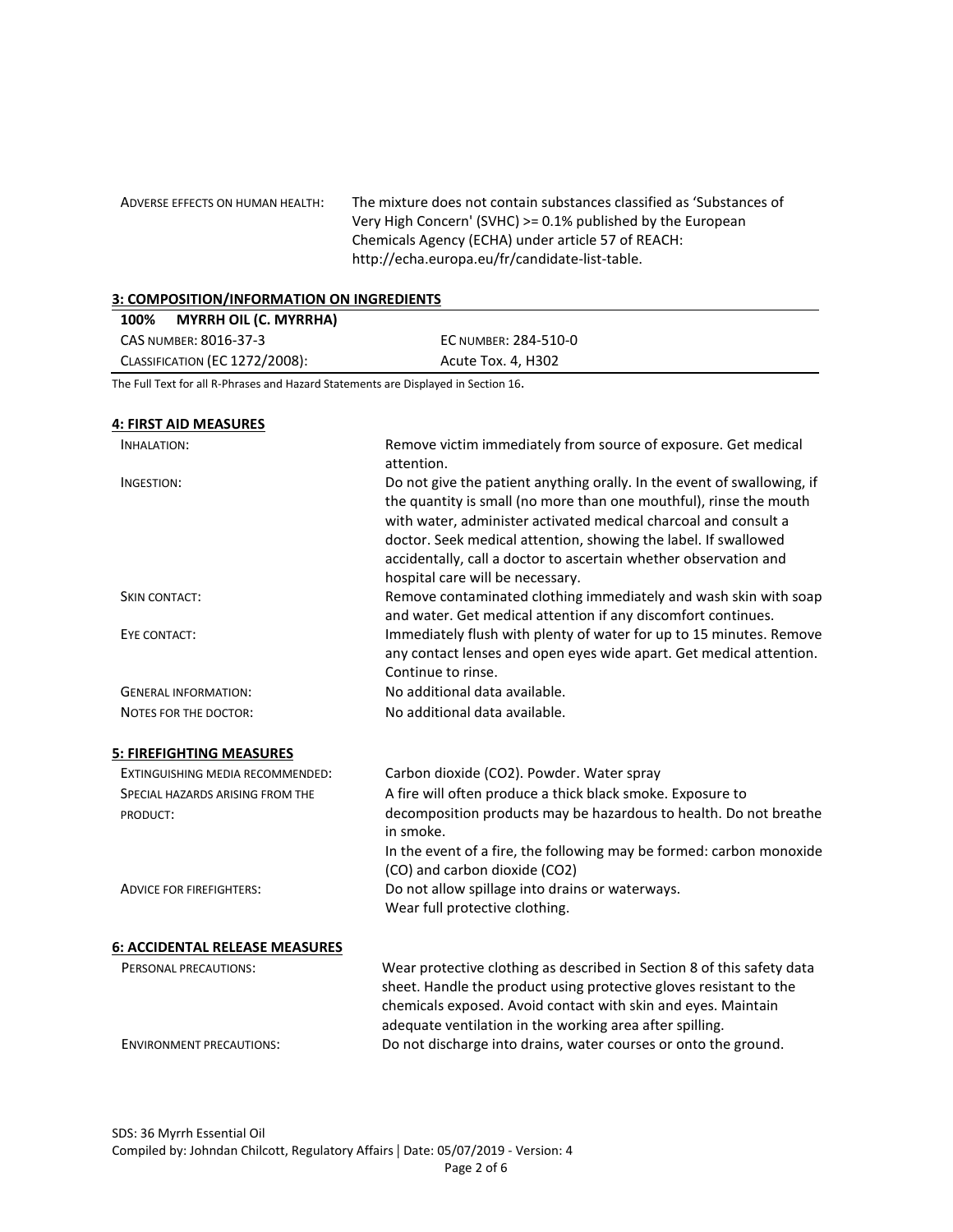| CLEANING UP METHODS FOR SPILLAGES: | Cover with an inert, inorganic, non-combustible absorbent material<br>(e.g. dry-lime, sand, soda ash). Place in covered containers using non-<br>sparking tools and transport outdoors. Ventilate area and wash spill<br>site with detergent after material pickup is complete. Do not use<br>solvents. Dispose of in accordance with current laws and regulations. |
|------------------------------------|---------------------------------------------------------------------------------------------------------------------------------------------------------------------------------------------------------------------------------------------------------------------------------------------------------------------------------------------------------------------|
| 7: HANDLING AND STORAGE            |                                                                                                                                                                                                                                                                                                                                                                     |
| <b>USAGE PRECAUTIONS:</b>          | Prevent access by unauthorised personnel.                                                                                                                                                                                                                                                                                                                           |
| OCCUPATIONAL HYGIENE:              | Always wash hands after handling. Remove and wash                                                                                                                                                                                                                                                                                                                   |
|                                    | contaminated clothing before re-using. No smoking, eating or                                                                                                                                                                                                                                                                                                        |
|                                    | drinking in areas where the mixture is used.                                                                                                                                                                                                                                                                                                                        |
| STORAGE PRECAUTIONS:               | Keep product well sealed, in a dry, ventilated area, away from                                                                                                                                                                                                                                                                                                      |
|                                    | potential sources of ignition and protected from light. Keep away                                                                                                                                                                                                                                                                                                   |
|                                    | from food, drink and animal feeding stuffs.                                                                                                                                                                                                                                                                                                                         |

# **8: EXPOSURE CONTROLS/PERSONAL PROTECTION**

| <b>CONTROL PARAMETERS:</b><br>PROTECTIVE EQUIPMENT: | No additional data available.                                                          |
|-----------------------------------------------------|----------------------------------------------------------------------------------------|
|                                                     |                                                                                        |
| <b>PROCESS CONDITIONS</b>                           | Provide eyewash station.                                                               |
| <b>ENGINEERING MEASURES</b>                         | Provide adequate ventilation.                                                          |
| <b>RESPIRATORY EQUIPMENT</b>                        | Wear suitable respiratory equipment.                                                   |
| <b>HAND PROTECTION</b>                              | Wear suitable protective gloves in the event of prolonged or<br>repeated skin contact. |
|                                                     | Use suitable protective gloves that are resistant to chemical agents                   |
|                                                     | in accordance with standard EN374. Gloves must be selected                             |
|                                                     | according to the application and duration of use at the                                |
|                                                     | workstation. Protective gloves need to be selected according to                        |
|                                                     | their suitability for the workstation in question: other chemical                      |
|                                                     | products that may be handled, necessary physical protections                           |
|                                                     | (cutting, pricking, heat protection), level of dexterity required.                     |
|                                                     | Recommended properties: Impervious gloves in accordance with<br>standard EN374         |
| <b>EYE PROTECTION</b>                               | Avoid contact with eyes. Use eye protectors designed to protect                        |
|                                                     | against liquid splashes. Before handling, wear safety goggles in                       |
|                                                     | accordance with standard EN166.                                                        |
| <b>OTHER PROTECTION</b>                             | Wear appropriate clothing to prevent any possibility of skin<br>contact.               |
| <b>HYGIENE MEASURES</b>                             | Good personal hygiene practices are always advisable, especially                       |
|                                                     | when working with chemicals / oils.                                                    |
| PERSONAL PROTECTION                                 | Avoid inhalation and contact with skin and eyes. Use personal                          |
|                                                     | protective equipment that is clean and has been properly                               |
|                                                     | maintained. Store personal protective equipment in a clean place,                      |
|                                                     | away from the work area.                                                               |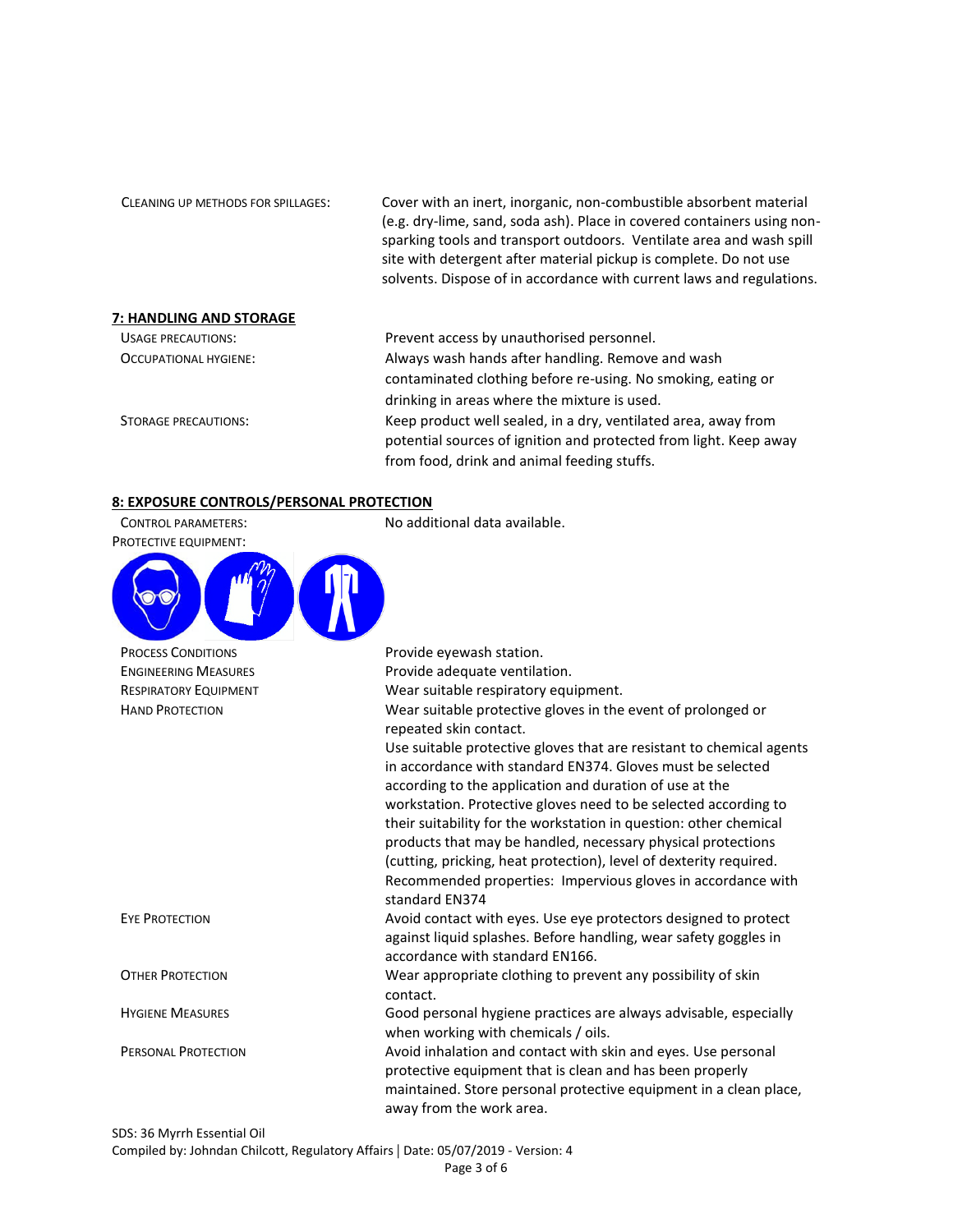| <b>SKIN PROTECTION</b>                 | Work clothing worn by personnel shall be laundered regularly.<br>After contact with the product, all parts of the body that have<br>been soiled must be washed. |
|----------------------------------------|-----------------------------------------------------------------------------------------------------------------------------------------------------------------|
| <b>ENVIRONMENTAL EXPOSURE CONTROLS</b> | Avoid discharging into drainage water. Only eliminate by<br>authorised companies.                                                                               |
|                                        |                                                                                                                                                                 |
| <b>PROCESS CONDITIONS</b>              | Provide eyewash station.                                                                                                                                        |
| <b>ENGINEERING MEASURES</b>            | Provide adequate ventilation.                                                                                                                                   |

#### **9: PHYSICAL AND CHEMICAL PROPERTIES**

| APPEARANCE:                     | Liquid amber yellow to brown yellow often with greenish tinge. |
|---------------------------------|----------------------------------------------------------------|
| COLOUR:                         | Amber yellow to brown yellow often with greenish tinge.        |
| ODOUR:                          | Characteristic, balsamic spicy.                                |
| <b>RELATIVE DENSITY:</b>        | Approx. 0.995 @ 20°C                                           |
| FLASH POINT (°C):               | >100                                                           |
| <b>REFRACTIVE INDEX:</b>        | Approx. 1.507 @ 20°C                                           |
| MELTING POINT (°C):             | No additional data available.                                  |
| BOILING POINT (°C):             | No additional data available.                                  |
| <b>VAPOUR PRESSURE:</b>         | No additional data available.                                  |
| SOLUBILITY IN WATER @ 20°C:     | No additional data available.                                  |
| AUTO-IGNITION TEMPERATURE (°C): | No additional data available.                                  |
|                                 |                                                                |

#### **10: STABILITY AND REACTIVITY**

#### **11: TOXICOLOGICAL INFORMATION**

SKIN CORROSION / IRRITATION: No additional data available. SERIOUS EYE DAMAGE / IRRITATION: No additional data available. RESPIRATORY OR SKIN SENSITISATION: No additional data available. GERM CELL MUTAGENICITY: No additional data available. CARCINOGENICITY: No additional data available. REPRODUCTIVE TOXICITY: No additional data available. STOT-SINGLE EXPOSURE: No additional data available. STOT-REPEATED EXPOSURE: No additional data available. ASPIRATION HAZARD: No additional data available. PHOTO-TOXICITY: No additional data available. OTHER INFORMATION: No additional data available.

No additional data available. No additional data available. No additional data available. The thermal decomposition may release/form carbon monoxide (CO) and carbon dioxide (CO2).

Stable under the recommended handling and storage conditions. Stable under the recommended handling and storage conditions.

ACUTE TOXICITY: ACUTE TOXICITY: MYRRH OIL (C. MYRRHA) (CAS No: 8016-37-3) Oral route: LD50 = 1650 mg/kg. Species: Rat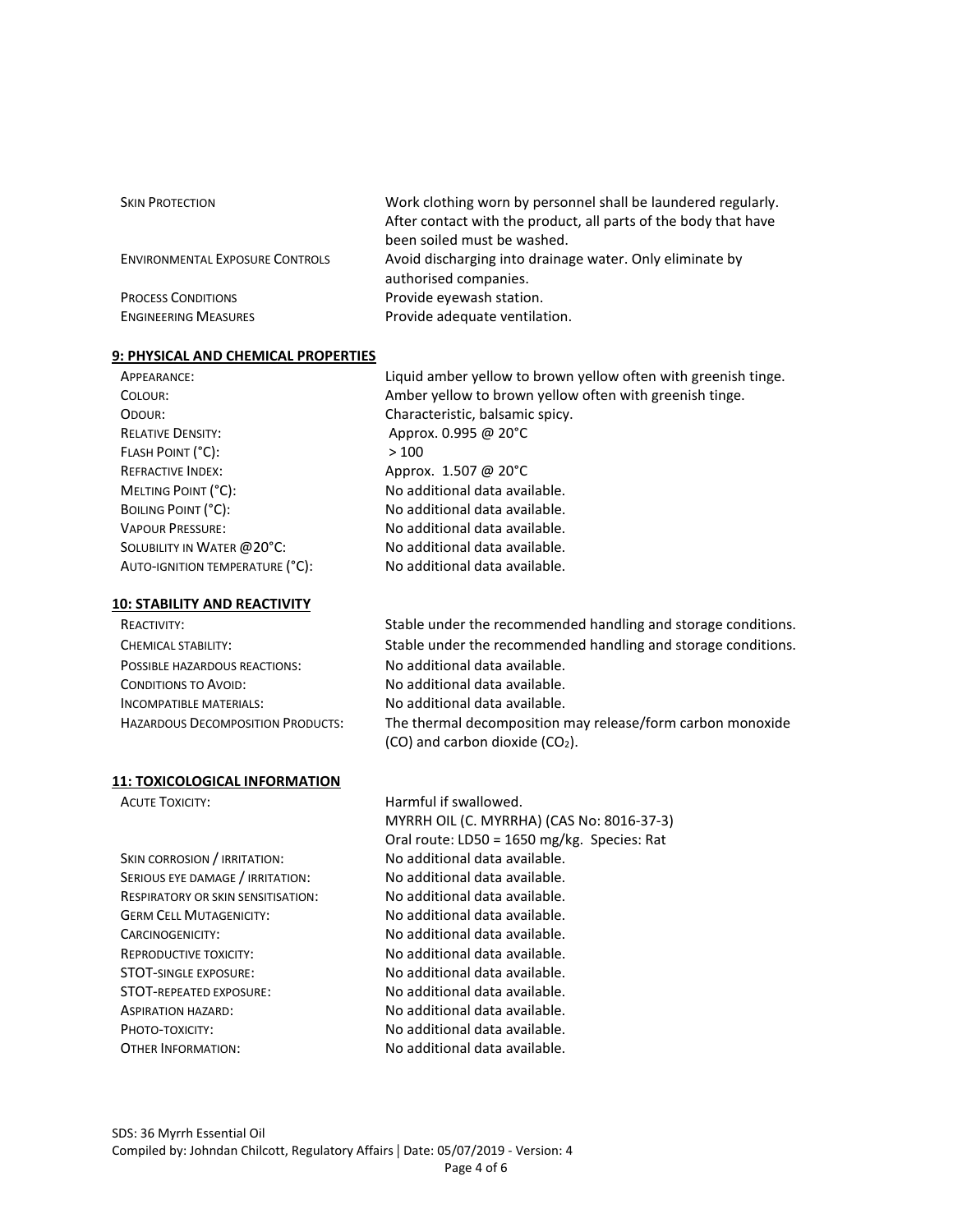#### **12: ECOLOGICAL INFORMATION**

| ECOTOXICITY:                               | No additional data available.                          |
|--------------------------------------------|--------------------------------------------------------|
| PERSISTENCE AND DEGRADABILITY:             | No additional data available.                          |
| <b>BIOACCUMULATIVE POTENTIAL:</b>          | No additional data available                           |
| MOBILITY IN SOIL:                          | No additional data available                           |
| <b>RESULTS OF PBT AND VPVB ASSESSMENT:</b> | No additional data available                           |
| PRECAUTIONS:                               | Do not allow product to enter streams, sewers or other |
|                                            | waterways.                                             |

#### **13: DISPOSAL CONSIDERATIONS**

DISPOSAL METHODS: Dispose of in compliance with all local and national regulations. Proper waste management of the mixture and/or its container must be determined in accordance with Directive 2008/98/EC. **Waste:**

> Do not pour into drains or waterways. Waste management is carried out without endangering human health, without harming the environment and, in particular without risk to water, air, soil, plants or animals.

Recycle or dispose of waste in compliance with current legislation, preferably via a certified collector or company. Do not contaminate the ground or water with waste, do not dispose of waste into the environment.

#### **Soiled packaging:**

Empty container completely. Keep label(s) on container. Give to a certified disposal contractor.

#### **14: TRANSPORT INFORMATION**

| UN No. ROAD:                            | Not regulated for transport. |
|-----------------------------------------|------------------------------|
| PROPER SHIPPING NAME:                   | Not regulated for transport. |
| TRANSPORT HAZARD CLASS(ES):             | Not regulated for transport. |
| <b>PACKING GROUP:</b>                   | Not regulated for transport. |
| <b>ENVIRONMENTAL HAZARDS:</b>           | None.                        |
| TRANSPORT IN BULK ACCORDING TO ANNEX II |                              |
|                                         |                              |

OF MARPOL73/78 AND THE IBC CODE: No additional data available.